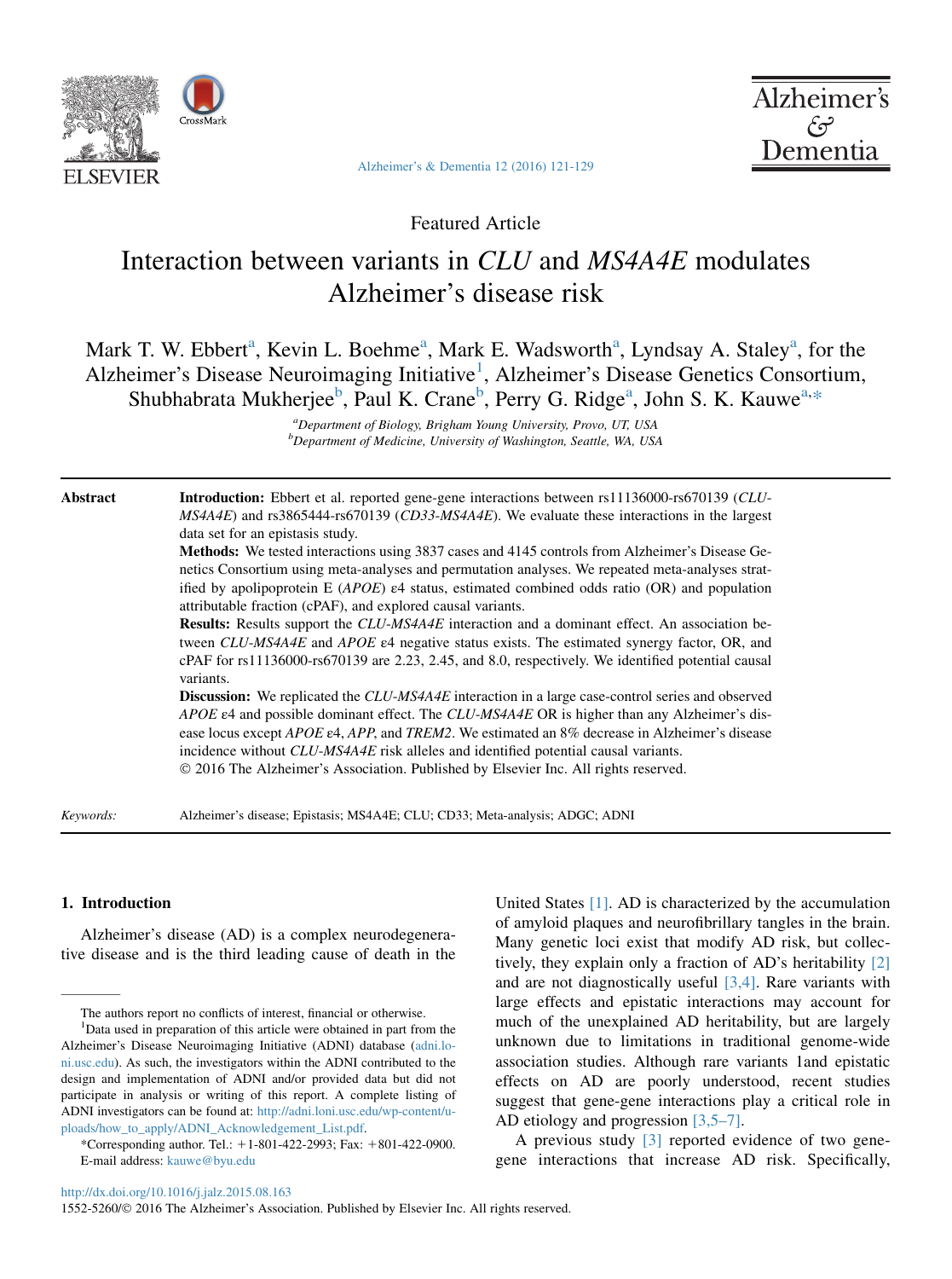Ebbert et al. reported interactions between rs11136000  $C/C$  (CLU; minor allele = T, MAF = 0.38) and rs670139 G/G  $(MS4A4E;$  minor allele = T,  $MAF = 0.38$ ) genotypes (synergy factor [SF] = 3.81;  $P = .016$ ) and the rs3865444 C/C (CD33; minor allele = A, MAF = 0.21) and rs670139 G/G ( $MS4A4E$ ) genotypes (SF = 5.31;  $P = .003$ ). All three variants have been implicated in numerous AD GWAS studies [\[8–13\]](#page-7-0) and are on the "AlzGene Top Results" list [\[14\],](#page-8-0) which summarizes the most established genes associated with AD.

MS4A4E and CLU were recently replicated in a large meta-analysis of 74,046 individuals, but CD33 did not replicate [\[15\].](#page-8-0) Despite CD33 failing to replicate, several studies demonstrated that CD33 is involved in AD-related pathways and pathology, giving convincing evidence that CD33 is somehow involved in AD. Three specific studies demonstrated that CD33 alters monocyte function, amyloid uptake, and that CD33 expression is associated with clinical dementia ratings  $[16-18]$ . rs3865444 is located in the 5' untranslated regions (UTR) of CD33.

The association between CLU and AD status has been strongly established by both genetic and biological data. Recent studies demonstrated that rs11136000—an intronic single nucleotide polymorphism within CLU—is associated with AD-related pathology in healthy individuals including neural inefficiency [\[19\]](#page-8-0) and decreased white matter integrity [\[20\].](#page-8-0)

MS4A4E is a member of the membrane-spanning 4 domains subfamily A, but little else is known about the gene. However, rs670139—located in the MS4A4E 3'UTR according to gene model XM\_011545416.1—is consistently associated with AD [\[15,18,21\]](#page-8-0).

In this study, we attempted to replicate these gene-gene interactions using the largest data set used in an epistasis study, to date [\[22\]](#page-8-0). We performed an independent metaanalysis of data sets from the Alzheimer's Disease Genetics Consortium (ADGC) using 3837 cases and 4145 controls, followed by a combined meta-analysis that included the original Cache County results [\[3\]](#page-7-0) with an additional 326 cases and 2093 controls. We also tested for dosage or dominant effects and an apolipoprotein E (APOE) ε4 effect. Finally, we explored possible causal variants using wholegenome sequence data from the Alzheimer's Disease Neuroimaging Initiative (ADNI).

#### 2. Methods

#### 2.1. Data description

We used SNP data from the ADGC, which consists of 32 studies collected over two phases and includes 16,000 cases and 17,000 controls. All subjects are self-reported as being of European-American ancestry. More information about this data set can be found in the study by Naj et al. [\[8\]](#page-7-0) and the ADGC data preparation description [\[23\].](#page-8-0)

Genotype data from 2419 individuals from the Cache County Study on Memory Health and Aging were also used in this study. The full cohort of 5092 individuals represented approximately 90% of the Cache County population aged  $\geq 65$  years when the study began in 1994 [\[24\].](#page-8-0) The Cache County data consist exclusively of individuals of European-American ancestry. Exactly 2673 individuals were excluded from the original Cache County analysis because of incomplete genotype or clinical data [\[3\]](#page-7-0). Additional information on this data set can be found in previous reports [\[3,24\].](#page-7-0)

Whole-genome data from 747 individuals (223 controls, 195 cases, and 329 mild cognitive impairment [MCI]) were used in this article and were obtained from the ADNI database ([adni.loni.usc.edu\)](http://adni.loni.usc.edu). ADNI is a large collaboration from several academic and private institutions, and subjects have been recruited from over 50 sites across the United States and Canada. Currently, over 1500 adults (ages 55– 90) participate, consisting of cognitively normal older individuals, people with early or late MCI, and people with early stage AD. For up-to-date information, see [www.adni-info.](http://www.adni-info.org) [org](http://www.adni-info.org).

#### 2.2. SNP data preparation and statistical analysis

As gene-gene interactions are challenging to identify and replicate, we used the highest quality data possible. For each ADGC data set, we filtered SNPs imputed with low information (info  $< 0.5$ ) and converted the IMPUTE2/SNPTEST format files to PLINK format, using PLINK v1.90b2i [\[25,26\]](#page-8-0). We used the default PLINK uncertainty cutoff of 0.1, meaning any imputed call with uncertainty greater than 0.1 was treated as missing. We included SNPs with a missing genotype rate less than 0.05 and individuals with a missing rate less than 0.01. We then extracted the SNPs of interest: rs3865444 (CD33), rs670139 (MS4A4E), and rs11136000 (CLU) and tested Hardy-Weinberg equilibrium [\[27,28\]](#page-8-0). Using R version 3.1.1 [\[29\],](#page-8-0) we excluded samples without complete data for all covariates including age, gender, case-control status, APOE ε4 dose, and the two SNPs being tested in the corresponding interaction. Entire data sets missing in the respective SNPs or covariates after data cleaning were excluded from further analysis. The requirement of complete data for both SNPs and all covariates is necessary for this analysis. Unfortunately, this requirement led to the exclusion of 23 and 24 entire data sets for the CD33-MS4A4E and CLU-MS4A4E interactions, respectively. We also excluded the ADC1 data set because it contained only one AD case, likely making it biased.

After data preparation, we tested the individual interactions in each data set using logistic regression. We defined the R models as "case control  $\sim$  rs3865444 +  $rs670139 + rs3865444:rs670139 + apoe4dose + age +$ sex" and "case\_control  $\sim$  rs11136000 + rs670139 + rs11136000:rs670139 + apoe4dose + age + sex" for the CD33-MS4A4E and CLU-MS4A4E interactions, respectively.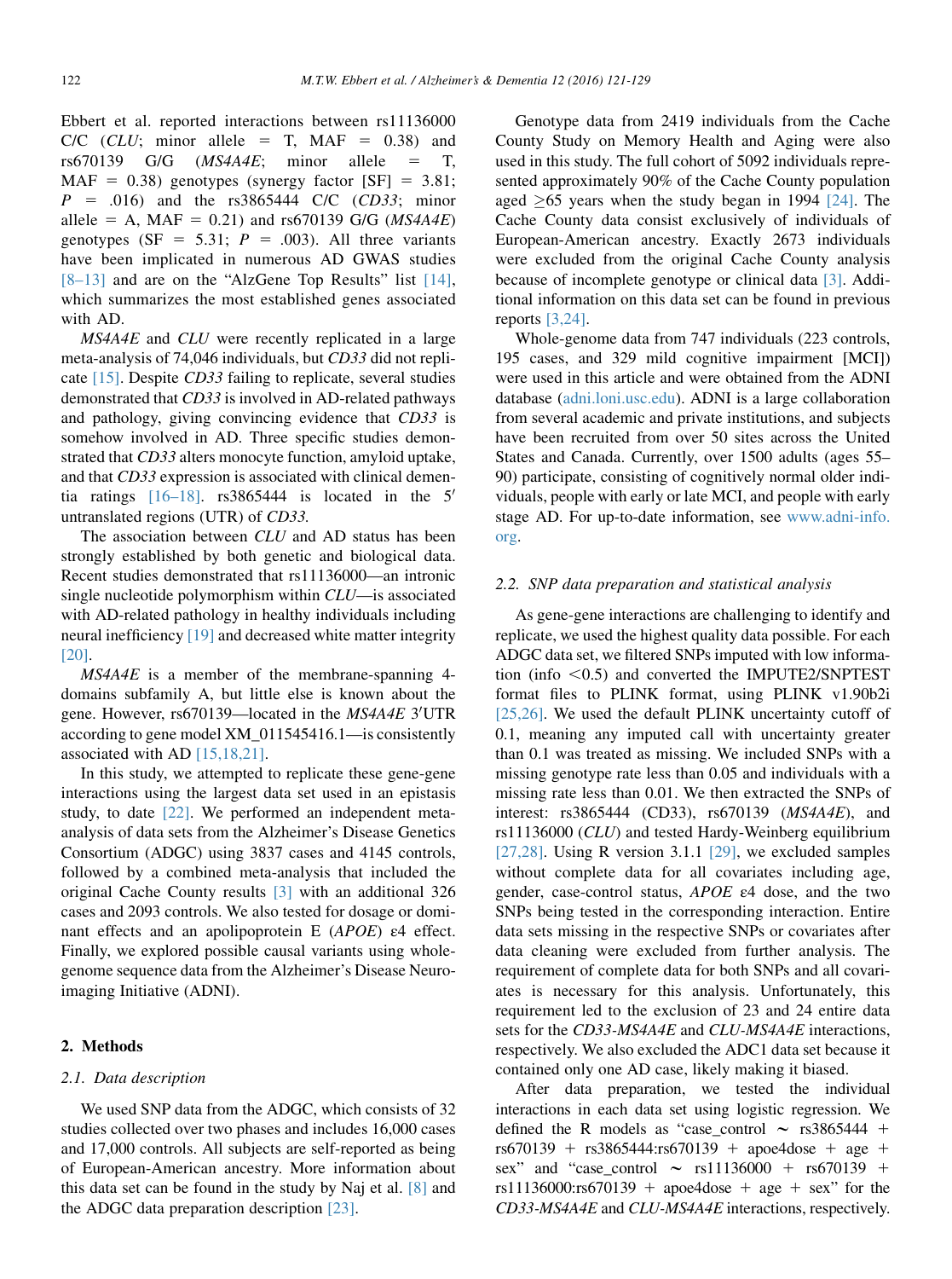Case-control status, SNPs, and sex were coded as factors, age was numeric, and apoe4 dose was an ordered factor from 0 to 2.

Using results from each study, we performed a metaanalysis to test replication across the ADGC data sets using METAL (version 2011-03-25) [\[30\]](#page-8-0) and performed a second meta-analysis including the original Cache County results to provide SF and odds ratio (OR) estimates from the largest number of samples possible. We tested the originally reported interactions and heterozygous interactions (rs11136000 C/C—rs670139 G/T and rs3865444 C/C rs670139 G/T) to test for potential dosage or dominant effects based on suggestive evidence found in the original Cache County study (Supplementary Table 1). We assessed whether there is a dosage or dominant effect based both on whether the heterozygous interaction is significant and a  $t$ test comparing two means. Specifically, we tested for a significant difference between the homozygous and heterozygous effect sizes. A significant difference would suggest a dosage effect, whereas an insignificant difference would suggest the effect might be dominant.

After the meta-analyses, we performed a permutation analysis with 10,000 permutations for interactions that replicated independently. For each ADGC data set, we randomly permuted case-control status across all individuals, tested the interaction, and reran the meta-analysis. We stored the P values from each of the 10,000 meta-analyses and calculated the empirical  $P$  value by finding the original  $P$  value's rank in the distribution of  $P$  values divided by the number of permutations. We also calculated the combined population attributable fraction (cPAF) as previously described [\[3,8\].](#page-7-0)

Results are represented using both ORs and SFs [\[6,31\]](#page-7-0) and their associated 95% confidence intervals and P values. SFs represent the ratio between the "observed and expected ORs" for the two interacting SNPs [\(Equation 1](#page-5-0)). The "expected OR" for the interaction assumes there is no synergy between the SNPs (i.e., the SNPs are independent) and equals the product of the individual ORs (the denominator of [Equation 1\)](#page-5-0) [\[6,31\].](#page-7-0) Essentially, the SF measures how strongly the "observed and expected OR" relationship deviates from linearity, as the SF deviates from 1. A  $SF = 1$  suggests no synergy; rather, there is no evidence of statistical epistasis.

Because  $SFs < 1$  can be challenging to interpret, we present interaction  $SFs$  in the direction  $\geq 1$ . Consequently, we performed all interaction analyses using each gene's homozygous minor allele as the reference group, which is opposite the direction standardly used in genome-wide association studies. This also has the added advantage that the interaction's OR is presented in the risk direction for easy comparison with top AD risk loci. To calculate the interaction's OR, we used each SNPs individual OR as previously reported in a larger data set  $[21]$ , but we had to invert the individual ORs to be the same direction as our analyses. We then calculated the interaction's "observed OR" ([Equation 1](#page-5-0)) using the inverted ORs. We also estimated each SF's 95% confidence interval using rmeta [\[32\].](#page-8-0)

Based on results from the interaction replication, we performed a SF analysis using the Cortina-Borja [\[31\]](#page-8-0) SF calculator to test for an APOE ε4 effect for the CLU-MS4A4E interaction. Specifically, we stratified the combined ADGC and Cache County data by APOE ε4 status and tested for an association between the interaction and case-control status within each stratum. Alleles rs11136000 C and rs670139 G were used as the exposed groups.

#### 2.3. Exploring causal variants

As a follow-up analysis, we explored causal variants for replicated interactions using 747 (223 controls, 195 cases, and 329 MCI) ADNI whole genomes that were sequenced, aligned to hg19, and variants identified by Illumina using their internal analysis procedure. We used linkage disequilibrium, RegulomeDB (accessed November 2014) [\[33\],](#page-8-0) and functional annotations from wANNOVAR [\[34\]](#page-8-0) to isolate SNPs of interest. We first extracted all SNPs within approximately 50 kb of each SNP of interest, calculated linkage disequilibrium using Haploview [\[35\],](#page-8-0) and retained all SNPs with a D'  $\geq$ 0.99. Using RegulomeDB and wANNO-VAR, we annotated each remaining SNP for: (1) known regulation and functional effects; (2) minor allele frequencies from the 1000 Genomes Project [\[36\],](#page-8-0) 6500 Exomes Project [\[37\],](#page-8-0) and the ADNI data set; and (3) corresponding MutationTaster predictions [\[38\].](#page-8-0) We retained all nonsynonymous SNPs, SNPs located in UTRs, and SNPs with a RegulomeDB score  $\leq$ 4. For each retained SNP, we tested individual associations with case-control status in the 223 controls and 195 cases using the VarStats tool in the Variant-ToolChest [\[39\]](#page-8-0) and subsequently tested their interaction with all SNPs in the other interacting gene using logistic regressions in R.

#### 3. Results

#### 3.1. Sample and data set demographics

Sample demographics and minor allele frequencies for rs11136000, rs670139, and rs3865444 are presented for each data set [\(Table 1](#page-3-0)). Eight of the 32 data sets with 3837 cases and 4145 controls passed quality controls for the CD33-MS4A4E interaction, whereas 7 data sets with 3140 cases and 2713 controls passed for CLU-MS4A4E. The remaining data sets were either missing required SNP(s), missing a covariate, or consisted of only controls and could not be included in the analysis. All SNPs passed Hardy-Weinberg equilibrium in all remaining data sets for both cases and controls.

#### 3.2. Homozygous and heterozygous interaction metaanalysis results

The heterozygous interaction between the rs11136000 C/C (CLU) and rs670139 G/T (MS4A4E) genotypes did not replicate in the independent analysis, although it is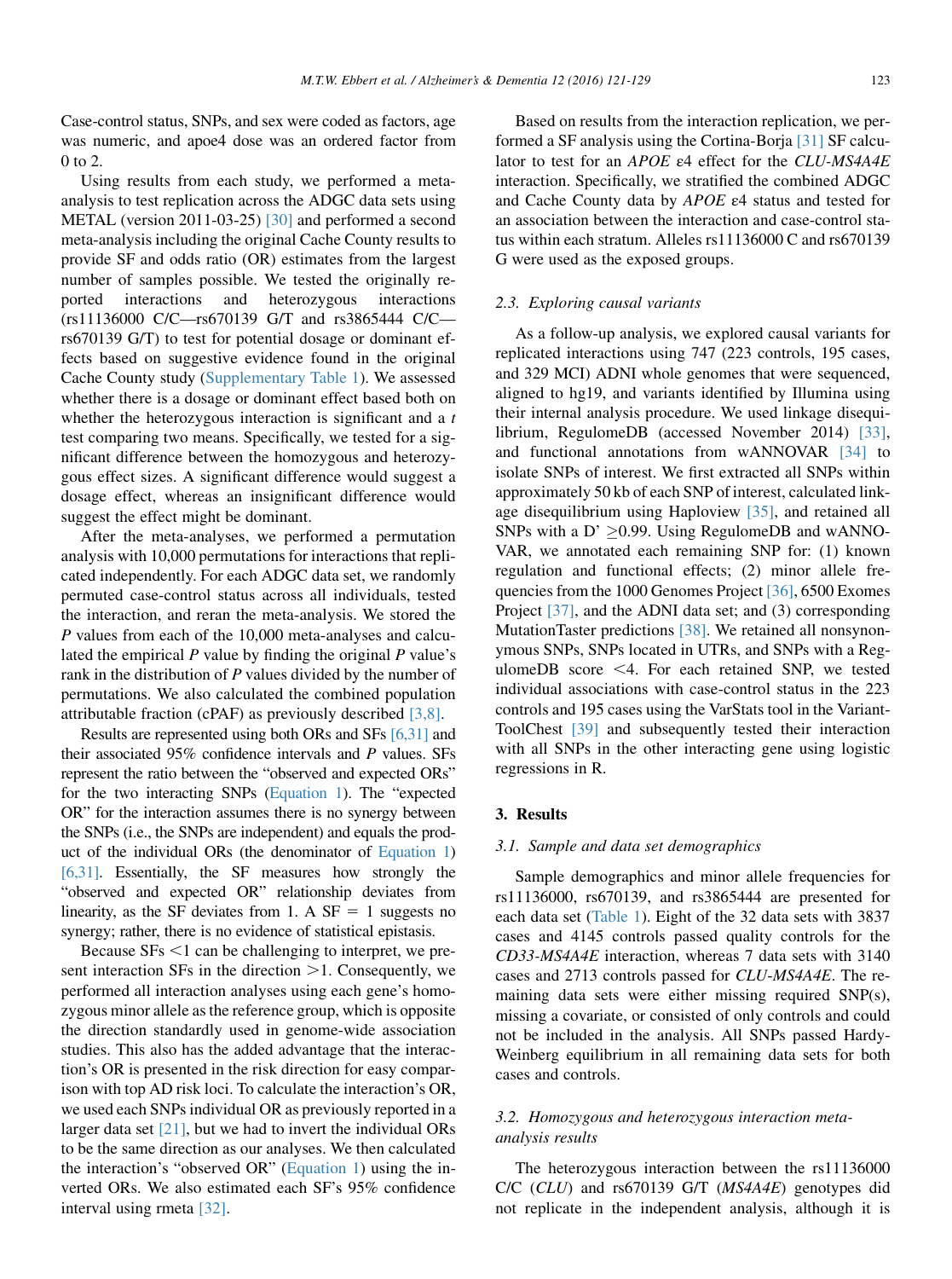<span id="page-3-0"></span>Table 1 Sample demographics by data set

| Study            | $\mathbf n$ | Cases $(\% )$ | Females $(\% )$ | Age   | APOE $\varepsilon$ 4+ $(\% )$ | rs670139 MAF (T) | rs3865444 MAF (A) | rs11136000 MAF (T) |
|------------------|-------------|---------------|-----------------|-------|-------------------------------|------------------|-------------------|--------------------|
| ACT1             | 1858        | 487 (26.2)    | 1068(57.5)      | 82.28 | 526(28.3)                     | 0.41             | 0.33              | NA                 |
| ADC <sub>2</sub> | 681         | 566 (83.1)    | 365(53.6)       | 79.38 | 394 (57.9)                    | 0.42             | 0.33              | 0.39               |
| <b>ADNI</b>      | 371         | 230(62.0)     | 157(42.3)       | 77.82 | 201(54.2)                     | 0.45             | 0.31              | 0.37               |
| LOAD             | 2965        | 1515(51.1)    | 1882(63.5)      | 78.22 | 1667 (56.2)                   | 0.43             | 0.31              | 0.38               |
| TARC1            | 388         | 244 (62.9)    | 244(62.9)       | 78.96 | 189 (48.7)                    | 0.43             | 0.32              | 0.41               |
| UMVUMSSM A       | 1058        | 450(42.5)     | 676 (63.9)      | 75.48 | 451 (42.6)                    | 0.43             | 0.31              | 0.38               |
| UMVUMSSM B       | 390         | 135(34.6)     | 236(60.5)       | 73.99 | 118(30.3)                     | 0.41             | 0.33              | 0.38               |
| UMVUMSSM C       | 271         | 210 (77.5)    | 160(59.0)       | 74.77 | 167(61.6)                     | 0.42             | 0.29              | NA                 |

Abbreviation: NA, not applicable.

NOTE. For each dataset, the following information is provided: percent cases, females, age, APOE  $\varepsilon$ 4 positive percentage, and minor allele frequencies for rs670139, rs3865444, and rs11136000.

suggestive (SF = 1.58,  $P = .07$ , Fig. 1A; Supplementary Table 1). Although the heterozygous interaction did not replicate independently in ADGC, the combined metaanalysis including Cache County is significant ( $SF = 1.90$ ,  $P = .01$ , Fig. 1A; Supplementary Table 1). The originally reported homozygous CLU-MS4A4E interaction between the rs11136000 C/C (CLU) and rs670139 G/G (MS4A4E) genotypes replicates in the independent meta-analysis  $(SF = 1.79, P = .008, Fig. 1B; Supplementary Table 1).$ The combined meta-analysis is also significant  $(SF = 2.23, P = .0004, Fig. 1B; Supplementary Table 1).$ The individual SNP ORs, as previously reported for rs11136000 and rs670139 [\[21\],](#page-8-0) are 0.83 and 1.09, respectively. The inverted individual SNP ORs for rs11136000 and rs670139 are 1.20 and 0.92, respectively. The expected OR for the interaction is  $1.20 \times 0.92 = 1.10$ , thus the observed OR is  $2.23 \times 1.10 = 2.45$ . Empirical P values obtained from permutations support the main interaction (ADGC:  $P = .035$  with Cache:  $P = .002$ ) and the cPAF for CLU-MS4A4E is 8.0. Comparing means to determine whether there is a dosage or dominant effect between the heterozygous and homozygous interactions was not significant ( $P = .22$ ).

We found an association between the CLU-MS4A4E interaction and case-control status in APOE<sub>ε4</sub> negative subjects in the combined ADGC and Cache County data  $(SF = 2.08, P = .004, Fig. 2A; Supplementary Table 2)$  $(SF = 2.08, P = .004, Fig. 2A; Supplementary Table 2)$  $(SF = 2.08, P = .004, Fig. 2A; Supplementary Table 2)$ that did not exist with  $APOE$   $\varepsilon$ 4 positive subjects  $(SF = 1.19, P = .26, Fig. 2B; Supplementary Table 2).$  $(SF = 1.19, P = .26, Fig. 2B; Supplementary Table 2).$  $(SF = 1.19, P = .26, Fig. 2B; Supplementary Table 2).$ The CD33-MS4A4E interaction failed to replicate in either the independent or combined meta-analyses ([Fig. 3A](#page-4-0) and B, Supplementary Table 1).

#### 3.3. Exploring causal variants

We explored causal variants in the CLU and MS4A4E regions using the ADNI whole-genome data. There were 36 and 32 SNPs that fit the inclusion criteria previously described for SNPs near rs11136000 and rs670139, respectively (Supplementary Tables 3 and 4). Most of the SNPs



Fig. 1. Forest plot showing heterozygous (panel [A]) and homozygous (panel [B]) CLU-MS4A4E interaction replication with potential dominant effect. We tested the original homozygous interaction between the rs11136000 C/C (CLU; minor allele = T, MAF = 0.38) and rs670139 G/G (MS4A4E; minor allele = T,  $MAF = 0.38$ ) genotypes, which replicated in ADGC independently (synergy factor = 1.79, P = .008, panel [B]). We also report the combined meta-analysis including the original Cache County results to present a synergy factor estimate from the largest number of samples possible, which is also significant (synergy factor = 2.23, P = 4e-04, panel [B]). We also tested for a dosage or dominant effect based on suggestive evidence in the original Cache County results (panel [A]) by testing the heterozygous interaction between the rs11136000 C/C (CLU) and rs670139 G/T (MS4A4E) genotypes, which did not replicate independently but is suggestive (synergy factor = 1.58,  $P = .07$ , panel [A]). The combined analysis, including the original Cache County results, is significant (synergy factor = 1.90,  $P = .01$ , panel [A]). Abbreviation: ADGC, Alzheimer's Disease Genetics Consortium.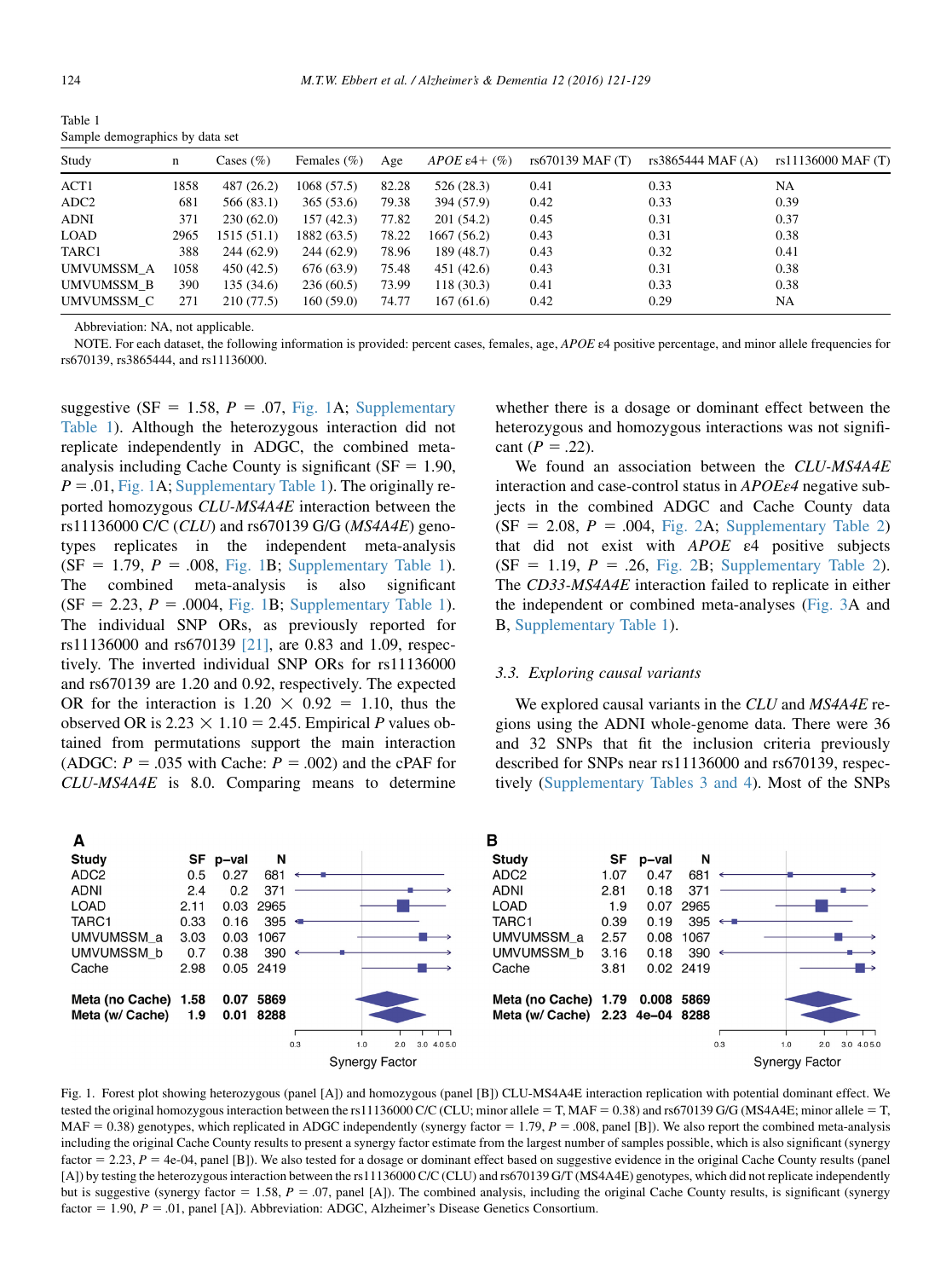<span id="page-4-0"></span>

Fig. 2. Forest plot showing APOE ε4 negative association with Alzheimer's disease case-control status. We tested for an APOE ε4 association with the CLU-MS4A4E interaction using the Cortina-Borja Synergy Factor Calculator [\[31\].](#page-8-0) Specifically, we stratified the combined ADGC and Cache County data by APOE ε4 status and tested for an association between the interaction and case-control status within each stratum. Alleles rs11136000 C and rs670139 G were used as the exposed groups. We found an association in the APOE  $\varepsilon$ 4 negative stratum (synergy factor = 2.08, P = .004, panel [A]) that did not exist in the APOE  $\varepsilon$ 4 positive stratum (synergy factor = 1.19, P = .26, panel [B]), suggesting an APOE  $\varepsilon$ 4 effect exists for this interaction. Abbreviation: ADGC, Alzheimer's Disease Genetics Consortium.

are rare ( $MAF < 0.01$ ) according to the 1000 genomes, 6500 exomes, and ADNI data sets. None of the SNPs were significantly associated with case-control status individually or in the pairwise interactions. We identified two SNPs in  $MS4A4E$  (rs2081547 and rs11230180) that have a RegulomeDB score of "1f" and have been shown to modify MS4A4A expression [\[40\],](#page-8-0) the gene upstream from  $MS4A4E$ . A score of "1f" means they are known to modify expression and are known DNase and transcription factor binding sites.

#### 4. Discussion

In this study, we attempted to replicate two gene-gene interactions and their association with AD case-control status in the largest data set used in an epistasis study, to date. The CD33-MS4A4E interaction failed to replicate and may have resulted from overfitting in the Cache County data as previously described by Ebbert et al. [\[3\]](#page-7-0) Overfitting happens when a model identifies random data patterns as significant when they are not truly relevant to the question at hand. Although there is substantial evidence that CD33 function is related to AD pathways and pathology [\[16–18\],](#page-8-0) our data do not support an interaction with MS4A4E that impacts AD risk.

We replicated the CLU-MS4A4E interaction, demonstrated an association in APOE  $\varepsilon$ 4 negative subjects, and reported evidence of a possible dominant effect for MS4A4E. The homozygous interaction between rs11136000 (CLU) and rs670139 (MS4A4E) replicates independently in the ADGC data sets, supporting its validity. To provide SF and OR estimates from the largest number of samples possible, we report the combined meta-analysis SF and OR including the Cache County data. Given the broad sampling and large



Fig. 3. Forest plot showing failed replication for heterozygous (panel [A]) and homozygous (panel [B]) CD33-MS4A4E interaction. We tested the original homozygous interaction between the rs3865444 C/C (CD33; minor allele = A, MAF = 0.21) and rs670139 G/G (MS4A4E; minor allele = T, MAF = 0.38), which did not replicate in ADGC independently ( $P = .81$ , panel [B]) and was not significant in the combined meta-analysis ( $P = .28$ , panel [B]). We also tested the heterozygous interaction, which also was not significant (without Cache:  $P = .64$ , panel [A]; with Cache:  $P = .44$ , panel [A]). Abbreviation: ADGC, Alzheimer's Disease Genetics Consortium.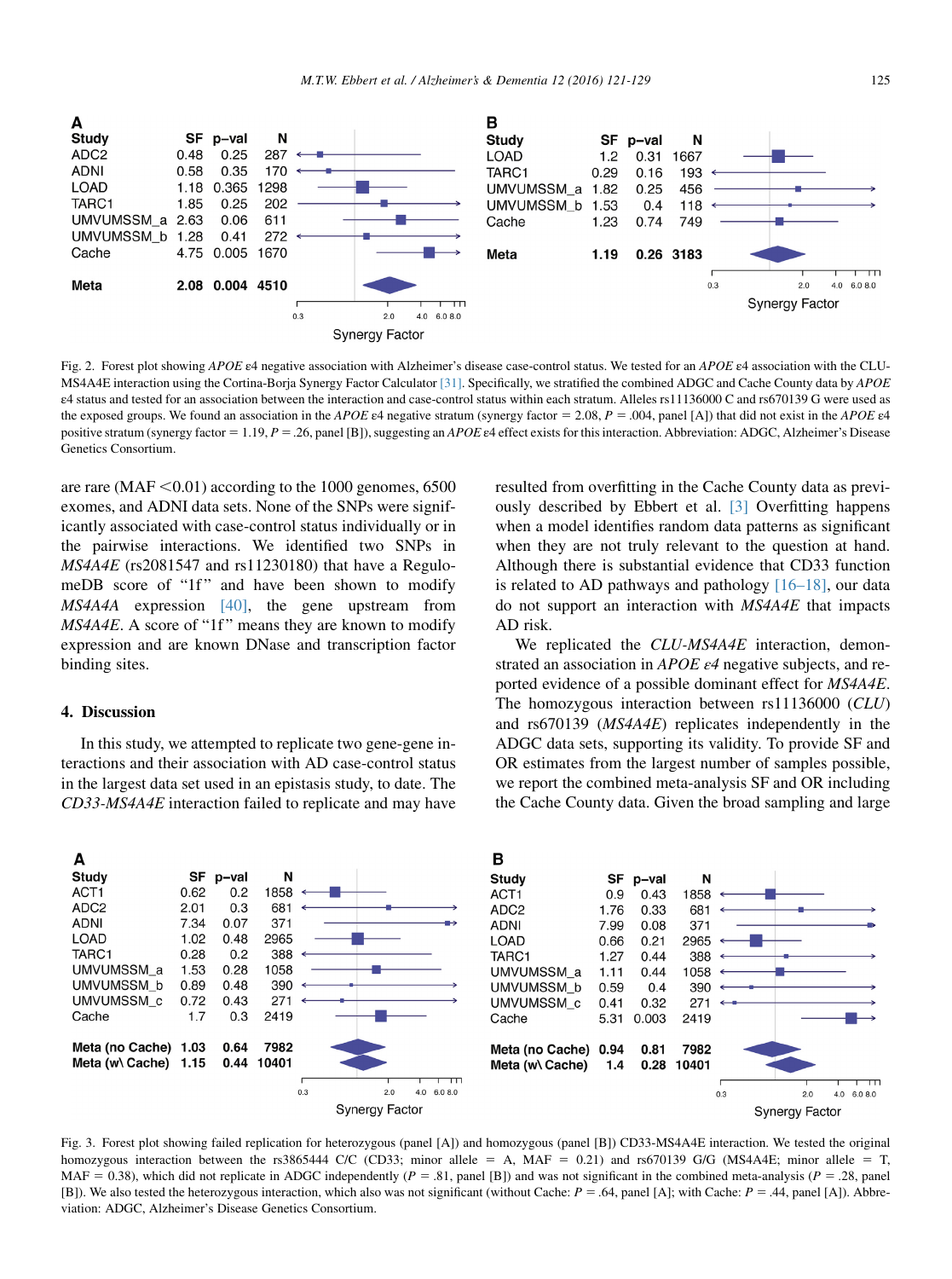<span id="page-5-0"></span>sample size used for this analysis, our results are likely to be generalizable to other populations of European ancestry. Further investigating this interaction in other ethnic groups is warranted.

Comparing the CLU-MS4A4E OR of 2.45 to top AD risk alleles according to [AlzGene.org](http://AlzGene.org) [\[14\]](#page-8-0) along with APP, PLD3, and TREM2 adds greater perspective. Momentarily ignoring APOE ε4, APP, PLD3, and TREM2, the highest in-dividual OR is from APOE ε2 (OR = 1.61) [\[3,14\]](#page-7-0) when inverting to its respective risk allele, followed by ABCA7  $(OR = 1.23)$  [\[3,14\],](#page-7-0) both of which are dramatically lower than 2.45. Of known AD risk loci, only APOE ε4  $(OR = 3.68)$ ,  $APP (OR = 5.29)$ , and  $TREM2 (OR = 5.05)$ have ORs greater than 2.45 [\[3,14,41,42\].](#page-7-0) The CLU-MS4A4E OR is even greater than the PLD3 Val232Met mutation (OR = 2.10) [\[43\]](#page-8-0). These results suggest the CLU-MS4A4E interaction may play an important role in AD etiology.

A distinction must be made regarding statistical and biological epistasis, however [\[22\].](#page-8-0) Although there is evidence that CLU, like CD33, interacts indirectly with MS4A2 [\[3\]](#page-7-0), little is known about MS4A4E itself and we do not know whether it biologically interacts with CLU. MS4A2 indirectly modifies BCL2L1 activation or expression [\[3\],](#page-7-0) which physically interacts with CLU. Research suggests CLU prevents amyloid fibrils and other protein aggregation events [\[44\],](#page-8-0) whereas MS4A4E may facilitate aggregation as a membrane-spanning protein. Membrane-spanning proteins play diverse roles in cell activity including transport and signaling. Experiments will be required to determine whether there is a biological epistasis between CLU and MS4A4E, and whether the interaction affects amyloid fibril formation. Our results indicate further investigative efforts in gene-gene interactions (and protein-protein interactions) may be important to resolve AD etiology.

Comparing means for the effect estimates to assess whether there is a dosage or dominant effect between the CLU-MS4A4E heterozygous and homozygous interactions was not significant, suggesting there may be a dominant effect for the rs670139 G allele. A dominant effect has important epidemiologic and heritability implications. Because the CLU-MS4A4E interaction increases risk, heterozygous individuals may be at equal risk compared with homozygous individuals.

We found an association between the CLU-MS4A4E interaction and case-control status in APOE ε4 negative subjects in the combined ADGC and Cache County data that did not exist with  $APOE$   $\varepsilon$ 4 positive subjects. This potential three-way interaction may provide valuable insight into AD risk and protective factors. A recent article by Jun et al. [\[45\]](#page-8-0) found CLU has a stronger association in APOE ε4 positive individuals, whereas the region surrounding MS4A4E has a stronger association in APOE ε4 negative individuals. Further statistical and biological studies will be necessary to clarify these potential associations. Because all analyses in this study used each gene's homozygous minor allele as the reference group, the interaction between CLU-MS4A4E major alleles is framed as a risk factor, meaning the interaction between the minor alleles is protective. Because the tested heterozygous interaction also increases risk, the protective association may only apply to the interaction between the homozygous minor alleles.

We report several rare potential causal variants linked to rs11136000 or rs670139 with a D'  $\geq$ 0.99 in the ADNI whole-genome data. No individual variants were significantly associated with AD risk in the ADNI data, but the analysis was likely underpowered with only 240 controls and 202 cases. Two particularly interesting variants, rs11230180 and rs2081547, are known to affect MS4A4A expression. We believe further analysis of these variants is necessary to better understand their involvement in AD. Exploring the effects of rs670139, itself, may also be important. Little is known about MS4A4E, including the gene's chromosomal structure. According to gene model  $XM\_011545416.1$ , rs670139 is in the  $MS4A4E$  3'UTR, but other gene models differ. 3'UTR variants can affect transcription and translation.

The cPAF for *CLU-MS4A4E* is 8.0, suggesting there would be an approximate 8% decrease in AD incidence across the population if both major alleles were eliminated. In reality, this estimate is for the causal variants that rs670139 and rs11136000 may be tagging, but the overall effect is nontrivial. Identifying a targeted treatment in the associated pathways could have a significant impact.

A major gap in AD literature to date is the lack of known causal variants. Several SNPs have repeatedly turned up in genome-wide association studies, but the tagSNPs themselves are unlikely to play a direct role in AD etiology. What is more likely is that the tagSNPs are in close linkage disequilibrium with one or more causal variants. We hypothesize two possible explanations as follows: (1) the SNPs are linked to multiple rare variants that drive AD development and progression or (2) there is another common variant in the region with functional effects that remain unknown. In either case, given the biological complexity of AD and results presented in this study, we believe epistasis plays a critical role in AD etiology. As such, the community must continue to identify and vet these and other interactions that are supported in the literature.

$$
SF = \frac{OR_{12}}{OR_1 \times OR_2}
$$

Equation 1. The synergy factor describes the relationship between the expected odds ratio (denominator) and the observed odds ratio (numerator) for interacting variants. The expected odds ratio (denominator) assumes that both variants are independent (i.e., there is no synergistic, or nonlinear effect on the phenotype), whereas the observed odds ratio (numerator) is the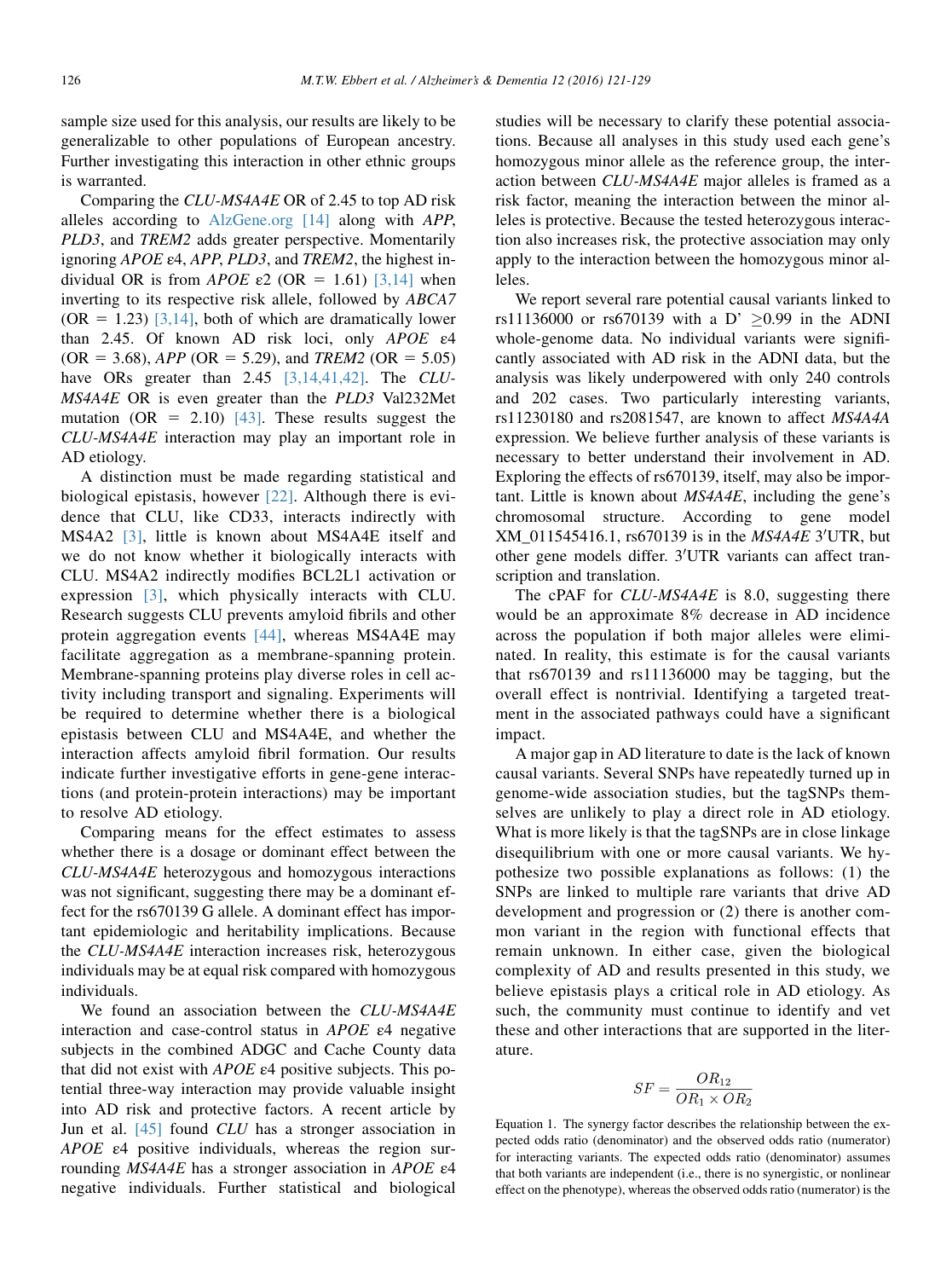actual effect. A synergy factor that deviates from 1 indicates a statistical interaction between the variants that affects the phenotype.

#### Acknowledgments

The authors thank the participants and staff of the many centers that were involved in data collection for their important contributions to this work. The funders had no role in study design, data collection and analysis, decision to publish, or preparation of the article. The authors thank Drs. D. Stephen Snyder and Marilyn Miller from NIA who are ex-officio ADGC members.

This work was supported by grants from NIH (R01AG11380, R01AG21136, R01AG31272, R01AG042611, and R01 AG 042437), the Alzheimer's Association (MNIRG-11- 205368), the Utah Science, Technology, and Research Initiative, the Utah State University Agricultural Experiment Station, the McMillan Family Trust, and the Brigham Young University Gerontology Program.

The National Institutes of Health, National Institute on Aging (NIH-NIA) also supported this work through the following grants: ADGC, U01 AG032984, RC2 AG036528; NACC, U01 AG016976; NCRAD, U24 AG021886; NIA LOAD, U24 AG026395, U24 AG026390; NIAGADS U24 AG041689; Banner Sun Health Research Institute P30 AG019610; Boston University, P30 AG013846, U01 AG10483, R01 CA129769, R01 MH080295, R01 AG017173, R01 AG025259, and R01AG33193; Columbia University, P50 AG008702, and R37 AG015473; Duke University, P30 AG028377 and AG05128; Emory University, AG025688; Group Health Research Institute, UO1 AG006781, UO1 HG004610, UO1 HG006375; Indiana University, P30 AG10133; Johns Hopkins University, P50 AG005146 and R01 AG020688; Massachusetts General Hospital, P50 AG005134; Mayo Clinic, P50 AG016574; Mount Sinai School of Medicine, P50 AG005138 and P01 AG002219; New York University, P30 AG08051, MO1RR00096, UL1 RR029893, 5R01AG012101, 5R01AG022374, 5R01AG013616, 1RC2AG036502, and 1R01AG035137; Northwestern University, P30 AG013854; Oregon Health & Science University, P30 AG008017 and R01 AG026916; Rush University, P30 AG010161, R01 AG019085, R01 AG15819, R01 AG17917, and R01 AG30146; TGen, R01 NS059873; University of Alabama at Birmingham, P50 AG016582 and UL1RR02777; University of Arizona, R01 AG031581; University of California, Davis, P30 AG010129; University of California, Irvine, P50 AG016573, P50, P50 AG016575, P50 AG016576, P50 AG016577; University of California, Los Angeles, P50 AG016570; University of California, San Diego, P50 AG005131; University of California, San Francisco, P50 AG023501 and P01 AG019724; University of Kentucky, P30 AG028383 and AG05144; University of Michigan, P50 AG008671; University of Pennsylvania, P30 AG010124; University of Pittsburgh, P50 AG005133, AG030653, AG041718, AG07562, and AG02365; University of Southern California, P50 AG005142; University of Texas Southwestern, P30 AG012300; University of Miami, R01 AG027944, AG010491, AG027944, AG021547, and AG019757; University of Washington, P50 AG005136; University of Wisconsin, P50 AG033514; Vanderbilt University, R01 AG019085; and Washington University, P50 AG005681 and P01 AG03991. The Kathleen Price Bryan Brain Bank at Duke University Medical Center is funded by National Institute of Neurological Disorders and Stroke grant # NS39764, National Institute of Mental Health MH60451, and by GlaxoSmithKline. Genotyping of the TGEN2 cohort was supported by Kronos Science. The TGen series was also funded by National Institute on Aging grant AG041232 the Banner Alzheimer's Foundation, the Johnnie B. Byrd Sr. Alzheimer's Institute, the Medical Research Council, and the state of Arizona and also includes samples from the following sites: Newcastle Brain Tissue Resource (funding via the Medical Research Council, local NHS trusts and Newcastle University), MRC London Brain Bank for Neurodegenerative Diseases (funding via the Medical Research Council), South West Dementia Brain Bank (funding via numerous sources including the Higher Education Funding Council for England [HEFCE], Alzheimer's Research Trust [ART], BRACE as well as North Bristol NHS Trust Research and Innovation Department and DeN-DRoN), The Netherlands Brain Bank (funding via numerous sources including Stichting MS Research, Brain Net Europe, Hersenstichting Nederland Breinbrekend Werk, International Parkinson Fonds, Internationale Stiching Alzheimer Onderzoek), Institut de Neuropatologia, Servei Anatomia Patologica, Universitat de Barcelona. ADNI Funding for ADNI is through the Northern California Institute for Research and Education by grants from Abbott, AstraZeneca AB, Bayer Schering Pharma AG, Bristol-Myers Squibb, Eisai Global Clinical Development, Elan Corporation, Genentech, GE Healthcare, GlaxoSmithKline, Innogenetics, Johnson and Johnson, Eli Lilly and Company, Medpace, Inc., Merck and Co., Inc., Novartis AG, Pfizer Inc, F. Hoffman-La Roche, Schering-Plough, Synarc, Inc., Alzheimer's Association, Alzheimer's Drug Discovery Foundation, the Dana Foundation, and by the National Institute of Biomedical Imaging and Bioengineering and National Institute on Aging grants U01 AG024904, RC2 AG036535, and K01 AG030514. P.G.R. is supported by Wellcome Trust, Howard Hughes Medical Institute, and the Canadian Institutes of Health Research.

Support was also from the Alzheimer's Association (LAF, IIRG-08-89720; MP-V, IIRG-05-14147) and the US Department of Veterans Affairs Administration, Office of Research and Development, Biomedical Laboratory Research Program.

Whole-genome data collection and sharing for this project was funded by the Alzheimer's Disease Neuroimaging Initiative (ADNI) (National Institutes of Health grant U01 AG024904) and DOD ADNI (Department of Defense award number W81XWH-12-2-0012). ADNI is funded by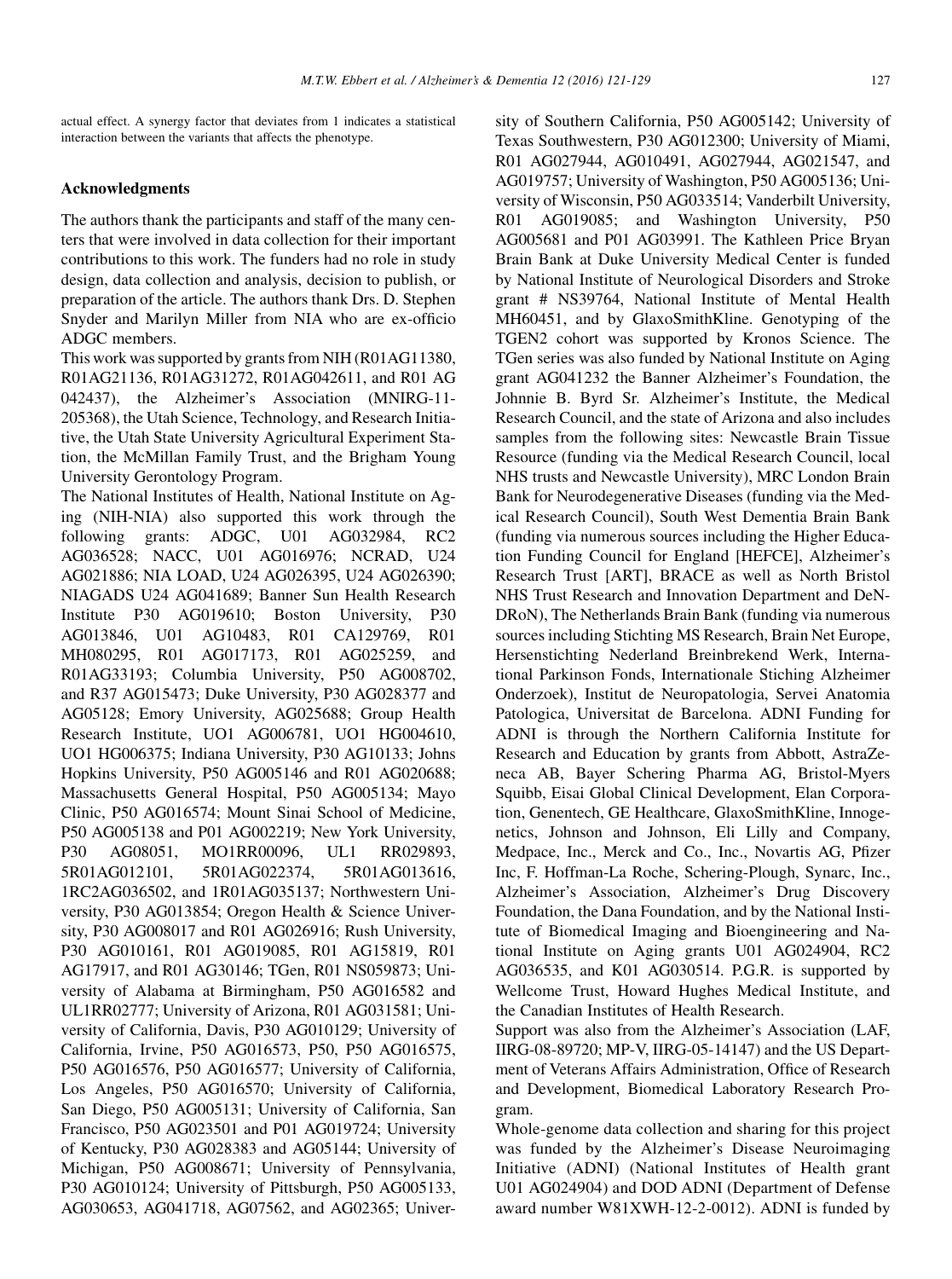<span id="page-7-0"></span>the National Institute on Aging, the National Institute of Biomedical Imaging and Bioengineering, and through generous contributions from the following: Alzheimer's Association; Alzheimer's Drug Discovery Foundation; Araclon Biotech; BioClinica, Inc.; Biogen Idec Inc.; Bristol-Myers Squibb Company; Eisai Inc.; Elan Pharmaceuticals, Inc.; Eli Lilly and Company; Euroimmun; F. Hoffmann-La Roche Ltd and its affiliated company Genentech, Inc.; Fujirebio; GE Healthcare; IXICO Ltd.; Janssen Alzheimer Immunotherapy Research & Development, LLC.; Johnson & Johnson Pharmaceutical Research & Development LLC.; Medpace, Inc.; Merck & Co., Inc.; Meso Scale Diagnostics, LLC.; NeuroRx Research; Neurotrack Technologies; Novartis Pharmaceuticals Corporation; Pfizer Inc.; Piramal Imaging; Servier; Synarc Inc.; and Takeda Pharmaceutical Company. The Canadian Institutes of Health Research is providing funds to support ADNI clinical sites in Canada. Private sector contributions are facilitated by the Foundation for the National Institutes of Health [\(www.fnih.org\)](http://www.fnih.org). The grantee organization is the Northern Rev December 5, 2013 California Institute for Research and Education, and the study is coordinated by the Alzheimer's Disease Cooperative Study at the University of California, San Diego. ADNI data are disseminated by the Laboratory for Neuroimaging at the University of Southern California.

The authors further acknowledge Dr. Donald Lehmann and Dr. Mario Cortina-Borja for their kind help with the synergy factor analyses.

This study was made possible by the Texas Alzheimer's Research and Care Consortium (TARCC) funded by the state of Texas through the Texas Council on Alzheimer's Disease and Related Disorders. Investigators from TARCC include Baylor College of Medicine: Rachelle Doody, Mimi M. Dang, Valory Pavlik, Wen Chan, Paul Massman, Eveleen Darby, Monica Rodriguear, and Aisha Khaleeq; Texas Tech University Health Sciences Center: Chuang-Kuo Wu, Matthew Lambert, Victoria Perez, and Michelle Hernandez; University of North Texas Health Science Center: Thomas Fairchild, Janice Knebl, Sid E. O'Bryant, James R. Hall, Leigh Johnson, Robert C. Barber, Douglas Mains, Lisa Alvarez, and Rosemary McCallum; University of Texas Southwestern Medical Center: Perrie Adams, Munro Cullum, Roger Rosenberg, Benjamin Williams, Mary Quiceno, Joan Reisch, Ryan Huebinger, Natalie Martinez, and Janet Smith; University of Texas Health Science Center–San Antonio: Donald Royall, Raymond Palmer, and Marsha Polk; Texas A&M University Health Science Center: Farida Sohrabji, Steve Balsis, and Rajesh Miranda; Essentia Institute of Rural Health: Stephen C. Waring; University of North Carolina: Kirk C. Wilhelmsen, Jeffrey L. Tilson, and Scott Chasse.

#### Supplementary data

Supplementary data related to this article can be found online at <http://dx.doi.org/10.1016/j.jalz.2015.08.163>.

### RESEARCH IN CONTEXT

- 1. Systematic review: We replicated the CLU-MS4A4E interaction (odds ratio  $[OR] = 2.45$ , synergy factor = 2.23,  $P = .0004$ ) in the largest data set used in an epistasis study, to date demonstrating an association in APOE ε4 negative subjects, and reported evidence of a possible dominant effect for MS4A4E on Alzheimer's disease risk.
- 2. Interpretation: This association represents a rare result in the study of epistasis in Alzheimer's disease: a strong effect, replicated in multiple independent data sets. Comparing the CLU-MS4A4E OR of 2.45 to ORs for each top Alzheimer's disease risk allele along with APP, PLD3, and TREM2 adds greater perspective to the interaction's effect. Of wellestablished Alzheimer's disease risk loci, only APOE  $\varepsilon$ 4 (OR = 3.68), APP (OR = 5.29), and TREM2 (OR = 5.05) have ORs greater than 2.45. The OR for the CLU-MS4A4E interaction is even greater than the Val232Met mutation in PLD3  $(OR = 2.10).$
- 3. Future directions: These results suggest the CLU-MS4A4E interaction may play an important role in Alzheimer's disease.

#### References

- [1] [James BD, Leurgans SE, Hebert LE, Scherr PA, Yaffe K, Bennett DA.](http://refhub.elsevier.com/S1552-5260(15)02866-6/sref1) [Contribution of Alzheimer disease to mortality in the United States.](http://refhub.elsevier.com/S1552-5260(15)02866-6/sref1) [Neurology 2014;82:1045–50.](http://refhub.elsevier.com/S1552-5260(15)02866-6/sref1)
- [2] [Ridge PG, Mukherjee S, Crane PK, Kauwe JSK, Alzheimer's Disease](http://refhub.elsevier.com/S1552-5260(15)02866-6/sref2) [Genetics Consortium. Alzheimer's disease: Analyzing the missing](http://refhub.elsevier.com/S1552-5260(15)02866-6/sref2) [heritability. PLoS One 2013;8:e79771](http://refhub.elsevier.com/S1552-5260(15)02866-6/sref2).
- [3] [Ebbert MTW, Ridge PG, Wilson AR, Sharp AR, Bailey M, Norton MC,](http://refhub.elsevier.com/S1552-5260(15)02866-6/sref3) [et al. Population-based Analysis of Alzheimer's disease risk alleles im](http://refhub.elsevier.com/S1552-5260(15)02866-6/sref3)[plicates genetic interactions. Biol Psychiatry 2014;75:732–7](http://refhub.elsevier.com/S1552-5260(15)02866-6/sref3).
- [4] [Sleegers K, Bettens K, De Roeck A, Cauwenberghe CV, Cuyvers E,](http://refhub.elsevier.com/S1552-5260(15)02866-6/sref4) [Verheijen J, et al. A 22-single nucleotide polymorphism Alzheimer](http://refhub.elsevier.com/S1552-5260(15)02866-6/sref4) [risk score correlates with family history, onset age, and cerebrospinal](http://refhub.elsevier.com/S1552-5260(15)02866-6/sref4) fluid Ab[42. Alzheimers Dement 2015;11:1452–60.](http://refhub.elsevier.com/S1552-5260(15)02866-6/sref4)
- [5] [Bullock JM, Medway C, Cortina-Borja M, Turton JC, Prince JA, Ibra](http://refhub.elsevier.com/S1552-5260(15)02866-6/sref5)[him-Verbaas CA, et al. Discovery by the Epistasis Project of an](http://refhub.elsevier.com/S1552-5260(15)02866-6/sref5) [epistatic interaction between the GSTM3 gene and the HHEX/IDE/](http://refhub.elsevier.com/S1552-5260(15)02866-6/sref5) [KIF11 locus in the risk of Alzheimer's disease. Neurobiol Aging](http://refhub.elsevier.com/S1552-5260(15)02866-6/sref5) [2013;34:1309.e1–7.](http://refhub.elsevier.com/S1552-5260(15)02866-6/sref5)
- [6] [Combarros O, Cortina-Borja M, Smith AD, Lehmann DJ. Epistasis in](http://refhub.elsevier.com/S1552-5260(15)02866-6/sref6) [sporadic Alzheimer's disease. Neurobiol Aging 2009;30:1333–49.](http://refhub.elsevier.com/S1552-5260(15)02866-6/sref6)
- [7] [Kauwe JSK, Bertelsen S, Mayo K, Cruchaga C, Abraham R,](http://refhub.elsevier.com/S1552-5260(15)02866-6/sref7) [Hollingworth P, et al. Suggestive synergy between genetic variants](http://refhub.elsevier.com/S1552-5260(15)02866-6/sref7) [in TF and HFE as risk factors for Alzheimer's disease. Am J Med](http://refhub.elsevier.com/S1552-5260(15)02866-6/sref7) [Genet Part B Neuropsychiatr Genet 2010;153B:955–9](http://refhub.elsevier.com/S1552-5260(15)02866-6/sref7).
- [8] [Naj AC, Jun G, Beecham GW, Wang LS, Vardarajan BN, Buros J, et al.](http://refhub.elsevier.com/S1552-5260(15)02866-6/sref8) [Common variants at MS4A4/MS4A6E, CD2AP, CD33 and EPHA1](http://refhub.elsevier.com/S1552-5260(15)02866-6/sref8)